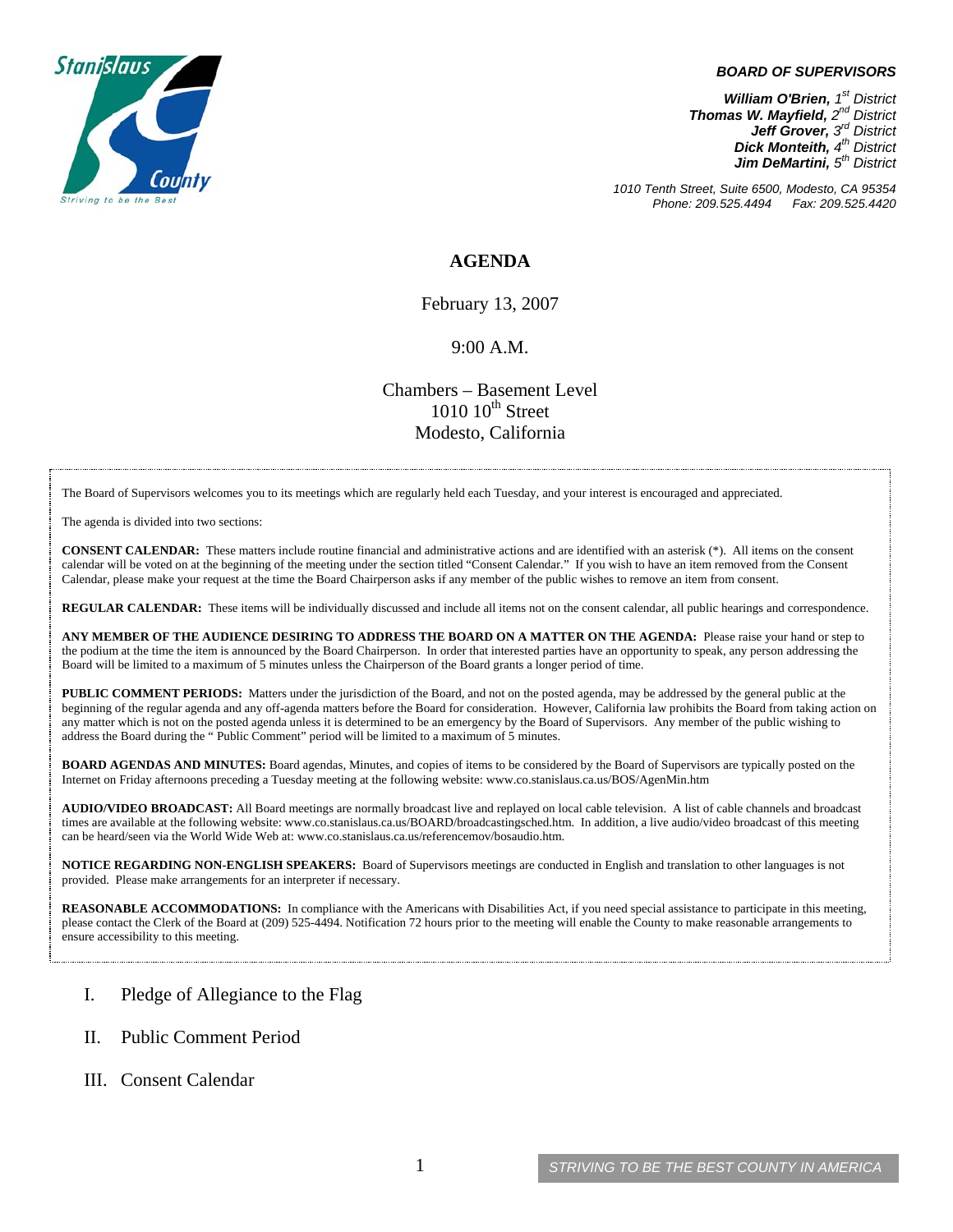## IV. Agenda Items

- A. Miscellaneous
- \* 1. Approval of the Minutes for February 6, 2007 ([View Item](http://www.co.stanislaus.ca.us/BOS/MINUTES/2007/min02-06-07.pdf))
- \* 2. Approval to Set a Public Hearing on March 6, 2007 at 9:20 a.m. to Consider an Appeal of the Planning Commission's Denial of Parcel Map Application No. 2006-02 - Furtado Family Trust ([View Item](http://www.co.stanislaus.ca.us/BOS/Agenda/2007/20070213/A02.pdf))
- \* 3. Approval to Proclaim:
	- a. March 11-17, 2007 as Girl Scouts Make the World a Better Place Week in Stanislaus County ([View Item](http://www.co.stanislaus.ca.us/BOS/Agenda/2007/20070213/A03a.pdf))
	- b. March 11-17, 2007 as Portuguese Immigrant Week in Stanislaus County ([View Item](http://www.co.stanislaus.ca.us/BOS/Agenda/2007/20070213/A03b.pdf))
- B. Chief Executive Office
- \* 1. Approval to Continue the Countywide Proclamation of the Existence of a Local Emergency Due to the Extreme January 2007 Freeze in Stanislaus County ([View Item](http://www.co.stanislaus.ca.us/BOS/Agenda/2007/20070213/B01.pdf))
- \* 2. Approval to Enter into an Agreement with the State Department of Mental Health for State Hospital Bed Usage for Fiscal Year 2006-2007 – Behavioral Health & Recovery Services ([View Item](http://www.co.stanislaus.ca.us/BOS/Agenda/2007/20070213/B02.pdf))
- \* 3. Approval of the Revised Amendment 1 to the Joint Exercise of Powers Agreement with the California Statewide Automated Welfare System Consortium IV (C-IV), a Joint Powers Authority – Community Services Agency ([View Item](http://www.co.stanislaus.ca.us/BOS/Agenda/2007/20070213/B03.pdf))
- \* 4. Approval to Expend \$1,000,000 of Public Facilities Fees for Phase One of the Tuolumne River Regional Park Project - Gateway Parcel Development – Parks and Recreation ([View Item](http://www.co.stanislaus.ca.us/BOS/Agenda/2007/20070213/B04.pdf))
- \* 5. Approval to Request Qualifications and Proposals for the Audio Visual for the Gallo Center for the Arts and Related Items – Chief Executive Office ([View Item](http://www.co.stanislaus.ca.us/BOS/Agenda/2007/20070213/B05.pdf))
- \* 6. Approval to Authorize the Appointment of Matthew Machado to the Position of Director of Public Works Above the Midpoint of Salary Band H (\$145,000 Annually) ([View Item](http://www.co.stanislaus.ca.us/BOS/Agenda/2007/20070213/B06.pdf))
- \* 7. Approval to Conditionally Award the Construction Contract for the Paradise Medical Office Remodel at 401 Paradise Road, Building E, Modesto, California to the Low Bidder, Simile Construction Service, Inc., and Related Actions – Chief Executive Office ([View Item](http://www.co.stanislaus.ca.us/BOS/Agenda/2007/20070213/B07.pdf))
	- 8. Review of Presentation of the Proposals for Future Master Development at the Former Military Air Facility - Crows Landing, in Westside Stanislaus County – Chief Executive Office ([View Item](http://www.co.stanislaus.ca.us/BOS/Agenda/2007/20070213/B08.pdf))
- C. Department of Public Works
- \* 1. Approval to Consider and Adopt a Resolution of Necessity to Acquire Real Property or Interest in Real Property by Eminent Domain for the State Route 219 Widening Project, Parcel Owner Barbara Jean Souza, Trustee, et al, APN: 078-015-001 ([View Item](http://www.co.stanislaus.ca.us/BOS/Agenda/2007/20070213/C01.pdf))
- \* 2. Approval to Consider and Adopt a Resolution of Necessity to Acquire Real Property or Interest in Real Property by Eminent Domain for the State Route 219 Widening Project, Parcel Owner Jeanette Bell, et al, APN: 003-019-014 ([View Item](http://www.co.stanislaus.ca.us/BOS/Agenda/2007/20070213/C02.pdf))
- \* 3. Approval to Consider and Adopt a Resolution of Necessity to Acquire Real Property or Interest in Real Property by Eminent Domain for the State Route 219 Widening Project, Parcel Owner Wissner Ranch, a California General Partnership, APN: 003-009-036 ([View Item](http://www.co.stanislaus.ca.us/BOS/Agenda/2007/20070213/C03.pdf))